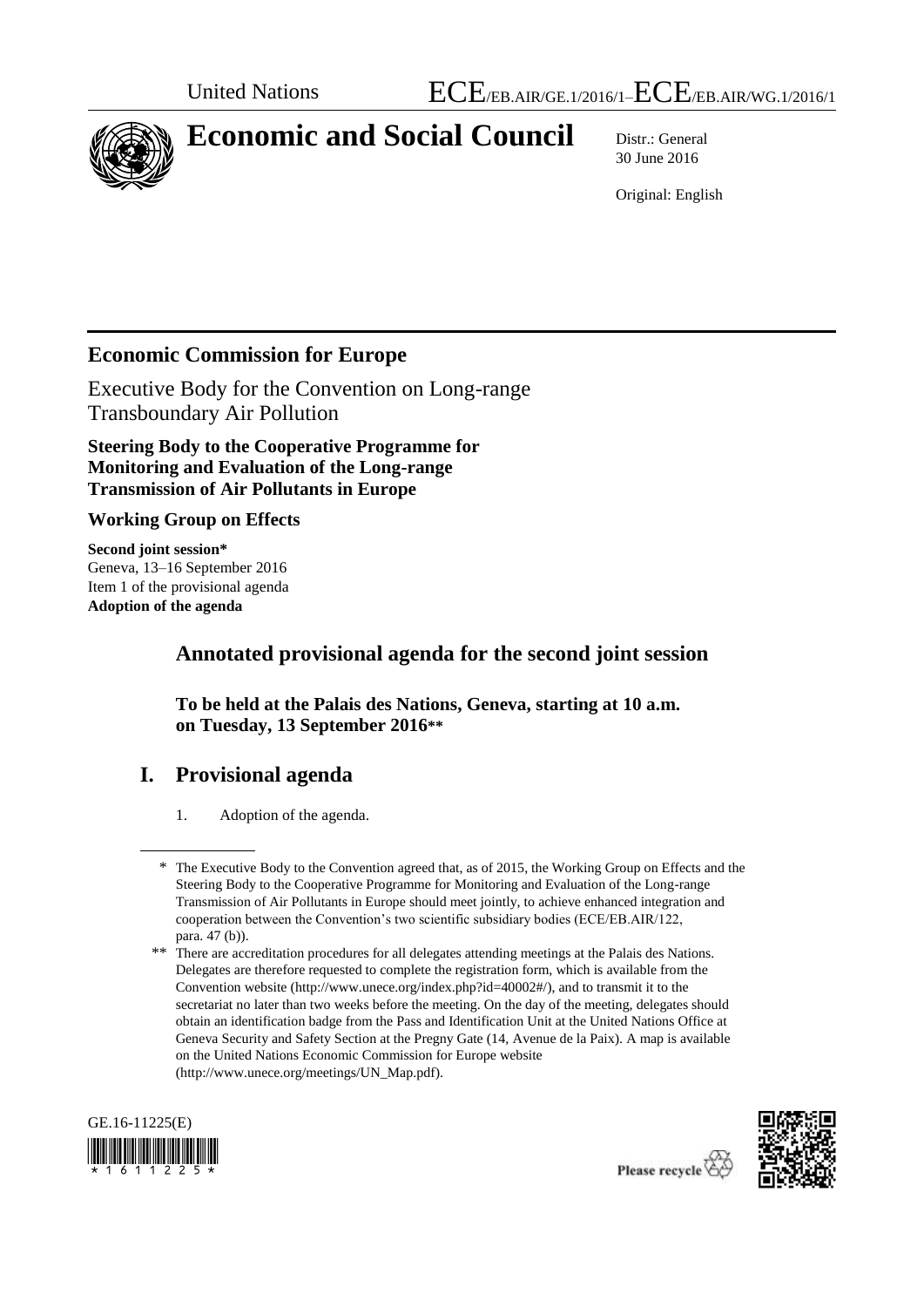- 2. Election of officers:
	- (a) Cooperative Programme for Monitoring and Evaluation of the Long-range Transmission of Air Pollutants in Europe;
	- (b) Working Group on Effects.
- 3. Matters arising from recent meetings of the Executive Body and its subsidiary bodies and activities of the Bureaux of the Steering Body and the Working Group on Effects.
- 4. Progress in emissions inventories and other emissions-related issues:
	- (a) Adjustments under the Protocol to Abate Acidification, Eutrophication and Ground-level Ozone;
	- (b) Improvement of emission data.
- 5. Progress in activities of the Cooperative Programme for Monitoring and Evaluation of the Long-range Transmission of Air Pollutants in Europe in 2016 and future work:
	- (a) Measurements and modelling;
	- (b) Integrated assessment modelling.
- 6. Adoption of the report of the first joint session.
- 7. Financial and budgetary matters:
	- (a) Cooperative Programme for Monitoring and Evaluation of the Long-range Transmission of Air Pollutants in Europe;
	- (b) Working Group on Effects.
- 8. Joint thematic session:
	- (a) Linkages between climate change and air pollution;
	- (b) Benzo(a)pyrene and wood burning;
	- (c) Ozone issues.
- 9. Information sharing by Parties.
- 10. Outreach efforts, information sharing and cooperation with other organizations and programmes:
	- (a) Hemispheric transport of air pollution;
	- (b) Relevant activities of partner organizations.
- 11. 2016–2017 workplan for the implementation of the Convention.
- 12. 2016 assessment report, trends analyses and future challenges.
- 13. Update on the calls for data:
	- (a) Inventory and condition of stock of materials at United Nations Educational, Scientific and Cultural Organization cultural heritage sites;
	- (b) Critical loads for biodiversity.
- 14. Progress in activities in 2016 and further development of effects-oriented activities.
- 15. Other business.
- 16. Closing of the second joint session.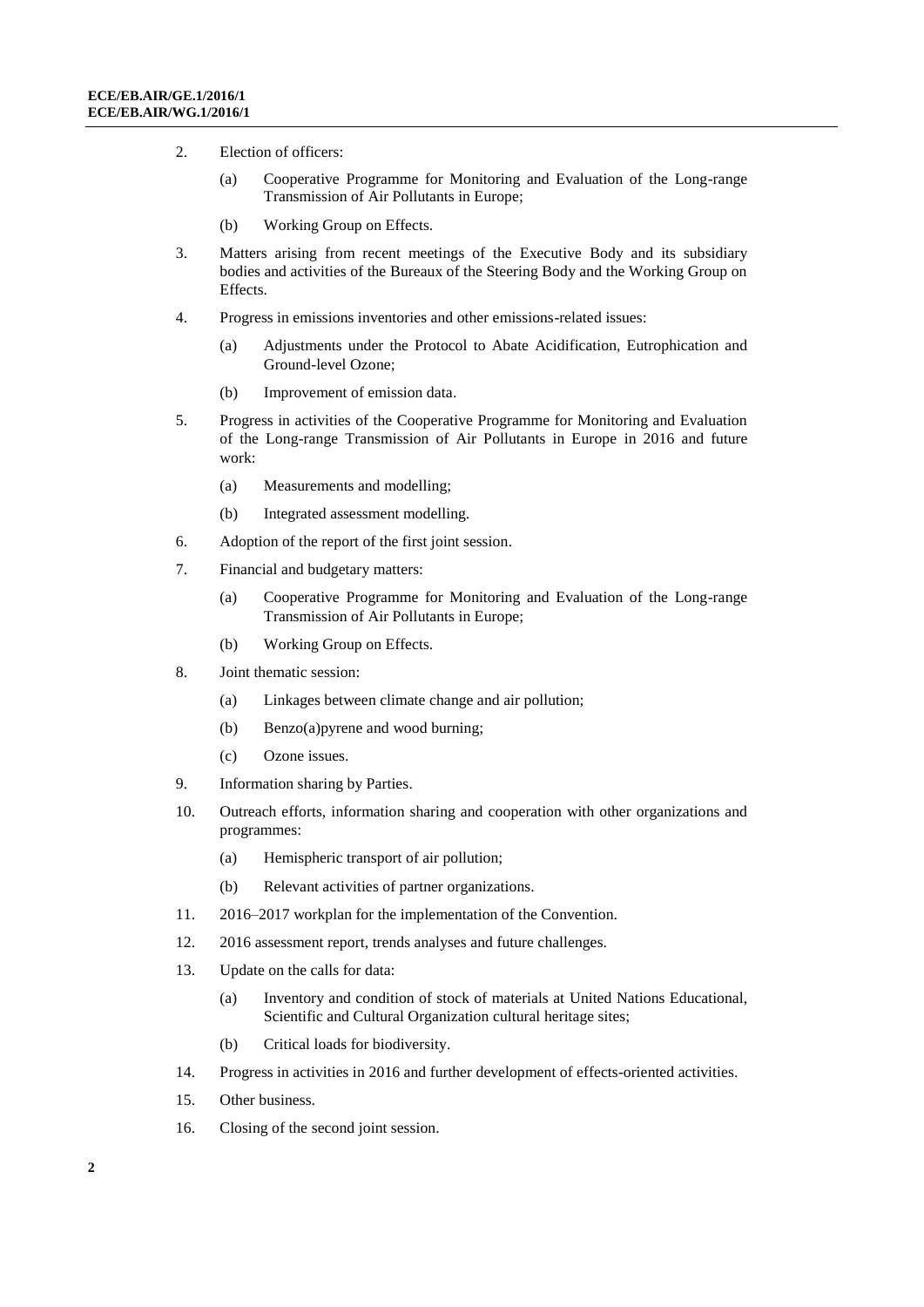## **II. Annotations to the provisional agenda**

## **1. Adoption of the agenda**

1. The Steering Body to the Cooperative Programme for Monitoring and Evaluation of the Long-range Transmission of Air Pollutants in Europe (EMEP) and the Working Group on Effects under the Convention on Long-range Transboundary Air Pollution will be invited to adopt the agenda for their second joint session as set out in the present  $document<sup>1</sup>$ 

#### **Documentation**

Annotated provisional agenda for the second joint session (ECE/EB.AIR/GE.1/2016/1– ECE/EB.AIR/WG.1/2016/1)

## **2. Election of officers**

#### **(a) Cooperative Programme for Monitoring and Evaluation of the Long-range Transmission of Air Pollutants in Europe**

2. At its thirty-eighth session in 2014, the EMEP Steering Body elected Ms. Laurence Rouil (France) as Chair. Mr. Paul Ruyssenaars (Netherlands) and Mr. Xavier Querol (Spain) were re-elected as Vice-Chairs, and Mr. Nebojsa Redzic (Serbia), Ms. Sonja Vidič (Croatia) and Mr. Rudolf Weber (Switzerland) were elected as new Vice-Chairs. All Bureau members were elected for a two-year term.

3. The Steering Body is expected to elect its chair and three or more vice-chairs following the rules of procedure adopted by the Executive Body for the Convention at its twenty-eighth session (ECE/EB.AIR/106/Add.1, decision 2010/19), which apply also to the EMEP Steering Body (ibid., rule 21, para. 1). In accordance with rule 17 of the rules of procedure, chairs and vice-chairs are elected for a two-year term of office and are eligible for re-election, but may not serve more than two consecutive terms unless the Executive Body decides otherwise. The Steering Body may also wish to decide on continuing to allow representation of the European Commission at Bureau meetings

### **(b) Working Group on Effects**

4. At its thirty-third session in 2014, the Working Group re-elected Mr. Peringe Grennfelt as Chair for a one-year term of office. Ms. Sabine Augustin (Switzerland), Mr. Jesper Bak (Denmark), Ms. Gudrun Schuetze (Germany) and Ms. Sonja Vidič (Croatia) were re-elected as Vice-Chairs for a two-year term of office. Mr. Thomas Dirnböck (Austria), Ms. Isaura Rabago (Spain) and Mr. Nebojsa Redzic (Serbia) were elected as new Vice-Chairs, also for a two-year term. In 2015 during the first joint session, Mr. Grennfelt was re-elected as Chair of the Working Group for a one-year term of office.

5. The Working Group is expected to elect its chair and three or more vice-chairs following the rules of procedure adopted by the Executive Body for the Convention at its twenty-eighth session, which apply also to the Working Group (ibid.).

 $1$  Documentation for the session and other information materials will be made available on the web page for the session [\(http://www.unece.org/index.php?id=40002#/\)](http://www.unece.org/index.php?id=40002#/).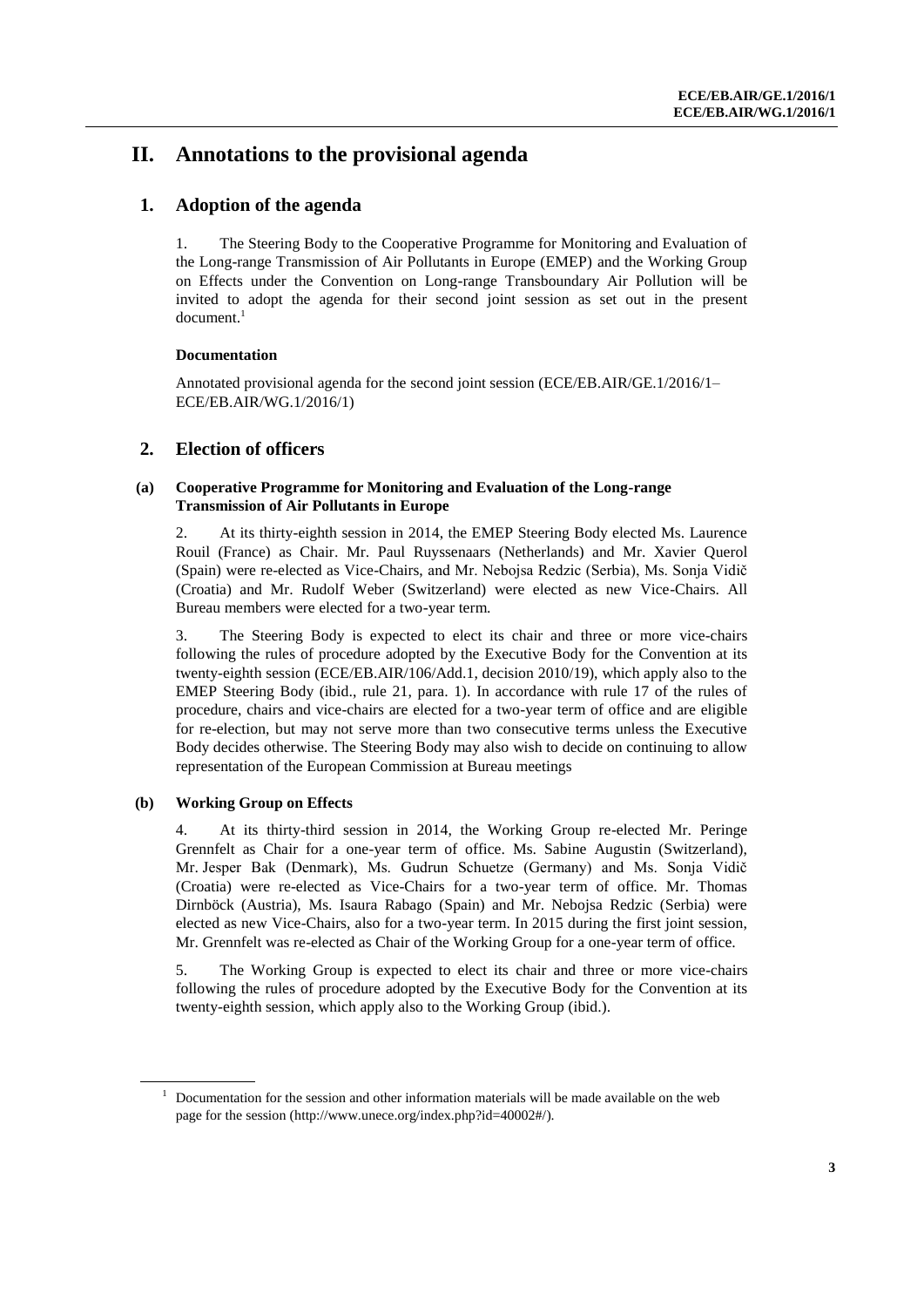## **3. Matters arising from recent meetings of the Executive Body and its subsidiary bodies and activities of the Bureaux of the Steering Body and the Working Group on Effects**

6. The Chair of the Executive Body for the Convention and the secretariat will inform participants about matters arising from the thirty-fourth and thirty-fifth sessions of the Executive Body (Geneva, 18 December 2015 and 2–4 May 2016). The Chairs of the EMEP Steering Body and the Working Group will present a summary of the work of their Bureaux since the first joint session. Participants are expected to discuss and provide guidance for further work on cooperation with other bodies under the Convention and the future activities of the two Bureaux.

#### **Documentation**

Report of the Executive Body on its thirty-fourth session (ECE/EB.AIR/133 and Corr.1–2 and Add.1)

Report of the Executive Body on its thirty-fifth session (ECE/EB.AIR/135 and Add.1) (forthcoming)

Activities of the Bureaux of the Steering Body to the Cooperative Programme for Monitoring and Evaluation of the Long-range Transmission of Air Pollutants in Europe and the Working Group on Effects (ECE/EB.AIR/GE.1/2016/9–ECE/EB.AIR/WG.1/2016/20)

## **4. Progress in emissions inventories and other emissions-related issues**

#### **(a) Adjustments under the Protocol to Abate Acidification, Eutrophication and Groundlevel Ozone**

7. The representatives of the Centre on Emission Inventories and Projections and the Task Force on Emission Inventories and Projections will inform the EMEP Steering Body about the outcome of the analyses of requests by seven Parties (Belgium, Denmark, Finland, France, Germany, Luxembourg and Spain) to apply the adjustment procedure.

8. The Steering Body is expected to consider the outcome of the analyses and make recommendations to the Executive Body at its thirty-sixth session in December 2016.

#### **Documentation**

Review of adjustment applications (ECE/EB.AIR/GE.1/2016/10– ECE/EB.AIR/WG.1/2016/13)

#### **(b) Improvement of emission data**

9. The co-Chairs of the Task Force on Emission Inventories and Projections will report on progress made, including the results of the annual joint meeting of the Task Force with the European Environment Agency's European Environment Information and Observation Network (Zagreb, Croatia, 17–18 May 2016).

10. A representative of the Centre on Emission Inventories and Projections will inform the Steering Body about the status of emissions data reporting, the work of the Centre and the work on data quality. She will report on progress in the inventory improvement programme, in particular as regards the stage 3 in-depth reviews of the emission inventories.

11. Participants will discuss and review the quality assurance issues in national emission inventories. Some national experts from Parties will be invited to present their views on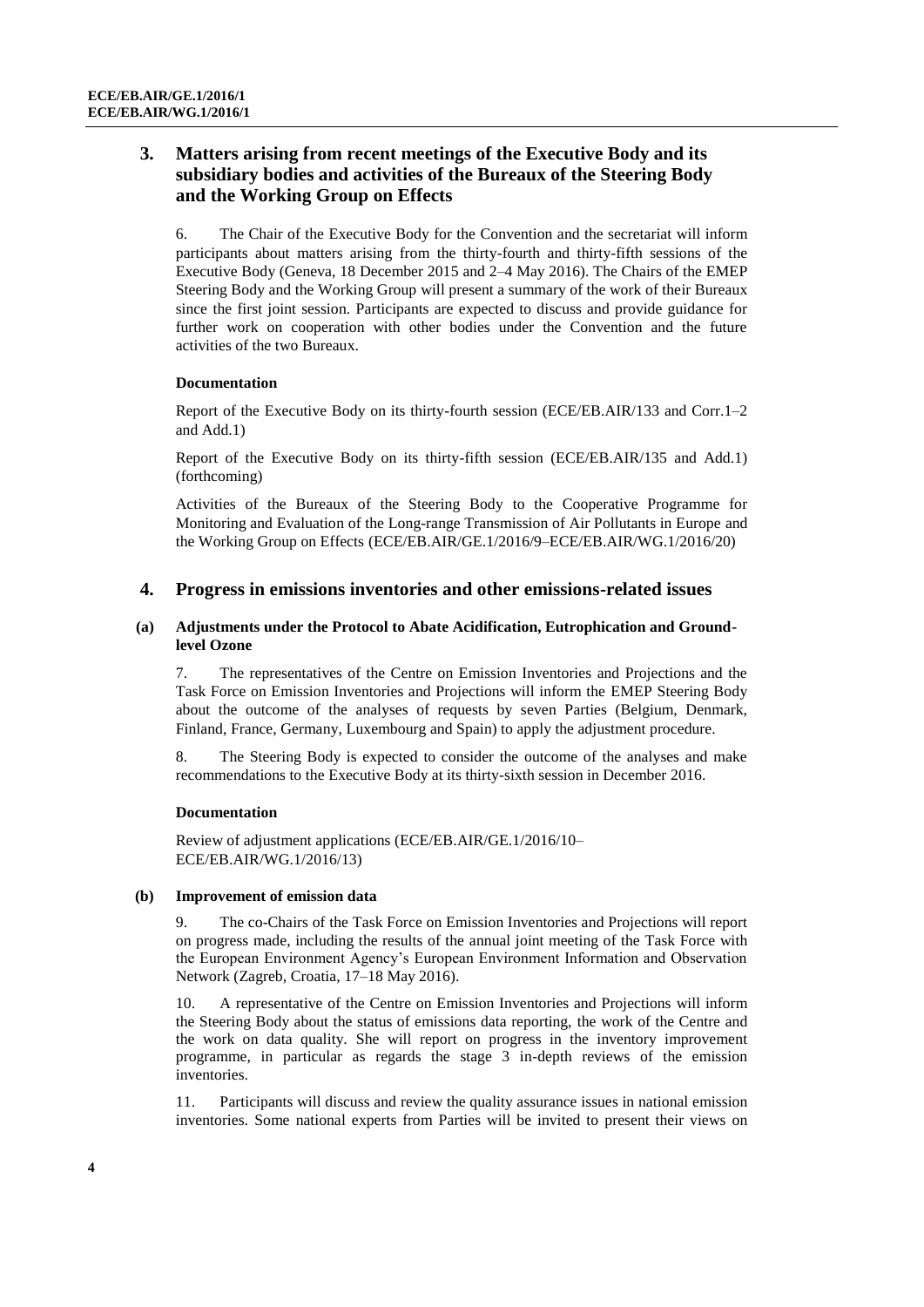emissions reported to the Convention (e.g., with regard to gap filling and quality control), especially when significant changes in emission estimates are reported from one year to another.

12. The Chairs of the EMEP Task Force on Emission Inventories and Projections and the Task Force on Measurements and Modelling will present the conclusions and recommendations from the workshop on condensables and semi-volatile compounds (Zagreb, Croatia, 16 May 2016) organized jointly by the two Task Forces and the Croatian Agency for the Environment and Nature, which hosted the event.

13. The EMEP Steering Body is expected to provide some guidance on future emission and modelling work on this issue.

#### **Documentation**

Emission inventories and projections (ECE/EB.AIR/GE.1/2016/6– ECE/EB.AIR/WG.1/2016/17)

Present state of emission data and stage 3 in-depth reviews (ECE/EB.AIR/GE.1/2016/7– ECE/EB.AIR/WG.1/2016/18)

Measurements and modelling (ECE/EB.AIR/GE.1/2016/4–ECE/EB.AIR/WG.1/2016/15)

## **5. Progress in activities of the Cooperative Programme for Monitoring and Evaluation of the Long-range Transmission of Air Pollutants in Europe in 2016 and future work**

14. Participants are expected to consider progress in the activities of EMEP in 2016 and may wish to consider aspects of future work in relation to the 2016–2017 workplan for the implementation of the Convention (ECE/EB.AIR/133/Add.1). Representatives of centres and task forces will present the main achievements as well as difficulties in the implementation of the 2016–2017 workplan items, and their relevance in connection with the goals of the Long-term Strategy for the Convention (ECE/EB.AIR/106/Add.1, decision 2010/18, annex). They will stress potential needs for revision of the workplan and priorities.

15. Representatives of centres and task forces will present draft updated mandates (terms of reference) for their activities. The Steering Body to EMEP and the Working Group on Effects will forward the draft mandates to the Executive Body for its consideration and approval at the thirty-sixth session in December 2016.

#### **Documentation**

Draft mandates (terms of reference) for centres and task forces under the Convention (informal documents; forthcoming)

#### **(a) Measurements and modelling**

16. The EMEP status and technical reports relevant for the evaluation of progress made in 2016 (see documentation list below) will be made available on the EMEP website. $2$ Under this sub-item, representatives of the EMEP task forces and centres will report on progress in measurements and modelling activities as follows:

<sup>&</sup>lt;sup>2</sup> See [http://emep.int/emep\\_publications.html.](http://emep.int/emep_publications.html)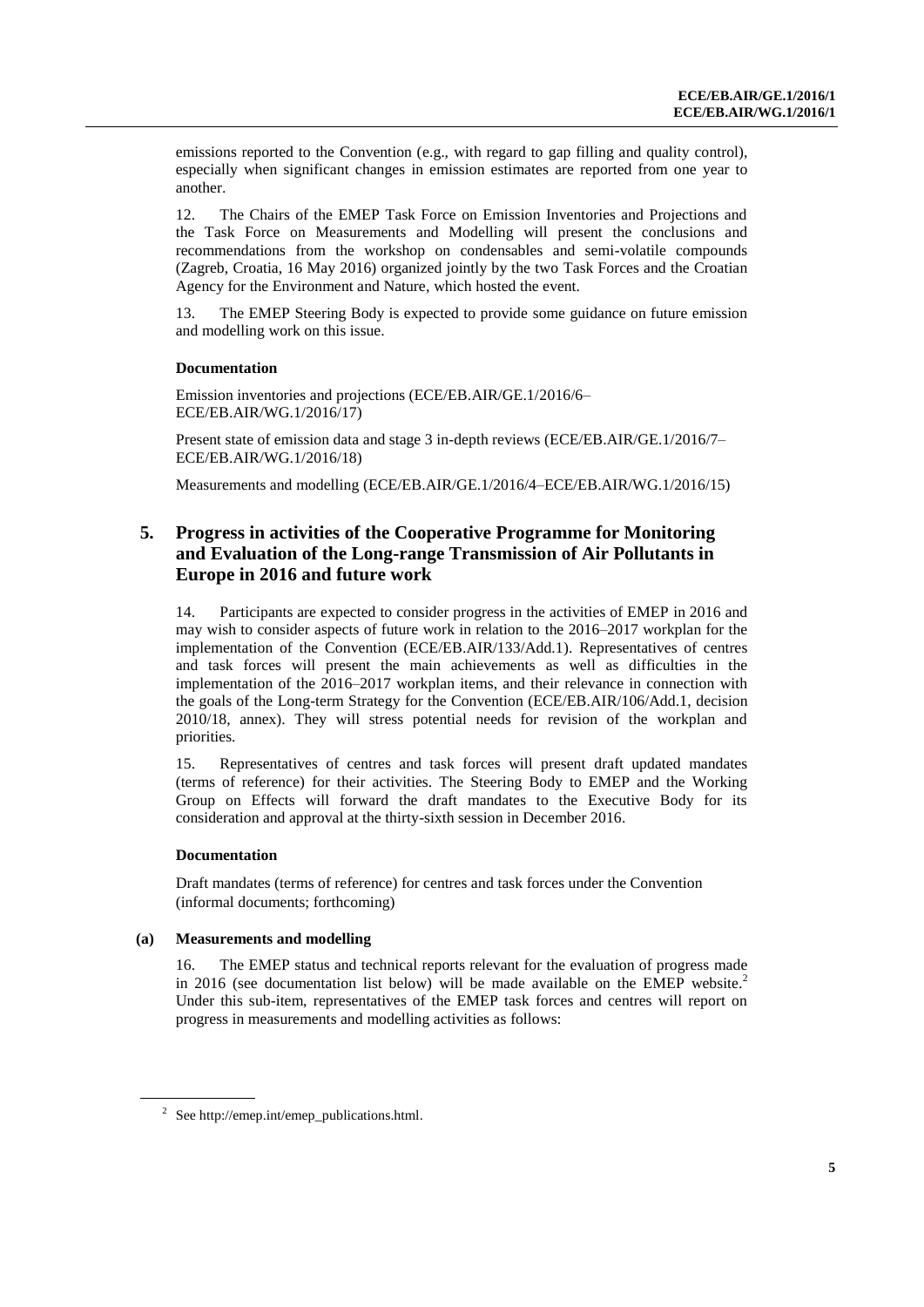(a) The co-Chairs of the Task Force on Measurements and Modelling will report on progress, including the results of the seventeenth meeting of the Task Force (Utrecht, the Netherlands, 18–20 May 2016);

(b) A representative of the Meteorological Synthesizing Centre-West will give an overview of the activities on monitoring and modelling of acidification, eutrophication and photo-oxidants, including progress made by the Chemical Coordinating Centre and the Centre for Integrated Assessment Modelling, the work of Meteorological Synthesizing Centre-West, discussions within the Task Force on Measurements and Modelling and plans for future work until the end of 2017;

(c) A representative of the Meteorological Synthesizing Centre-East will present an overview of the activities on monitoring and modelling of heavy metals, progress by the Chemical Coordinating Centre, the work of the Meteorological Synthesizing Centre-East, discussions within the Task Force on Measurements and Modelling and plans for future work until the end of 2017;

(d) A representative of the Chemical Coordinating Centre will present an overview of activities on atmospheric monitoring and modelling of particulate matter, including with respect to work at the Meteorological Synthesizing Centre-West and the Centre for Integrated Assessment Modelling, the work of the Chemical Coordinating Centre, the results of the Task Force on Measurements and Modelling and plans for future work until the end of 2017;

(e) A representative of the Meteorological Synthesizing Centre-East will present an overview of activities on monitoring and modelling of persistent organic pollutants, including with respect to work at the Chemical Coordinating Centre, the work of Meteorological Synthesizing Centre-East, the results of the Task Force on Measurements and Modelling and plans for future work until the end of 2017.

17. Participants are expected to:

(a) Approve the executive summaries of the 2016 status reports and to decide to present them to the Executive Body;

(b) Discuss the status of implementation of the monitoring strategy;

(c) Discuss progress made with respect to cooperation with national experts and provide guidance on means for its improvement;

(d) Discuss progress made in modelling and monitoring activities in 2016 in all the above areas of work and provide guidance on the further development of that work;

(e) Provide guidance on the further development of the measurement and modelling work.

#### **Documentation**

Measurements and modelling (ECE/EB.AIR/GE.1/2016/4–ECE/EB.AIR/WG.1/2016/15)

#### *EMEP status reports 3*

1/16: *Transboundary particulate matter, photo-oxidants, acidifying and eutrophying components* (including supplementary material: "EMEP/MSC-W model performance for acidifying and eutrophying components, photo-oxidants and particulate matter in 2014")

<sup>&</sup>lt;sup>3</sup> For the full list of EMEP technical and other reports in 2016 see the informal document on the website for the session, under agenda item 5.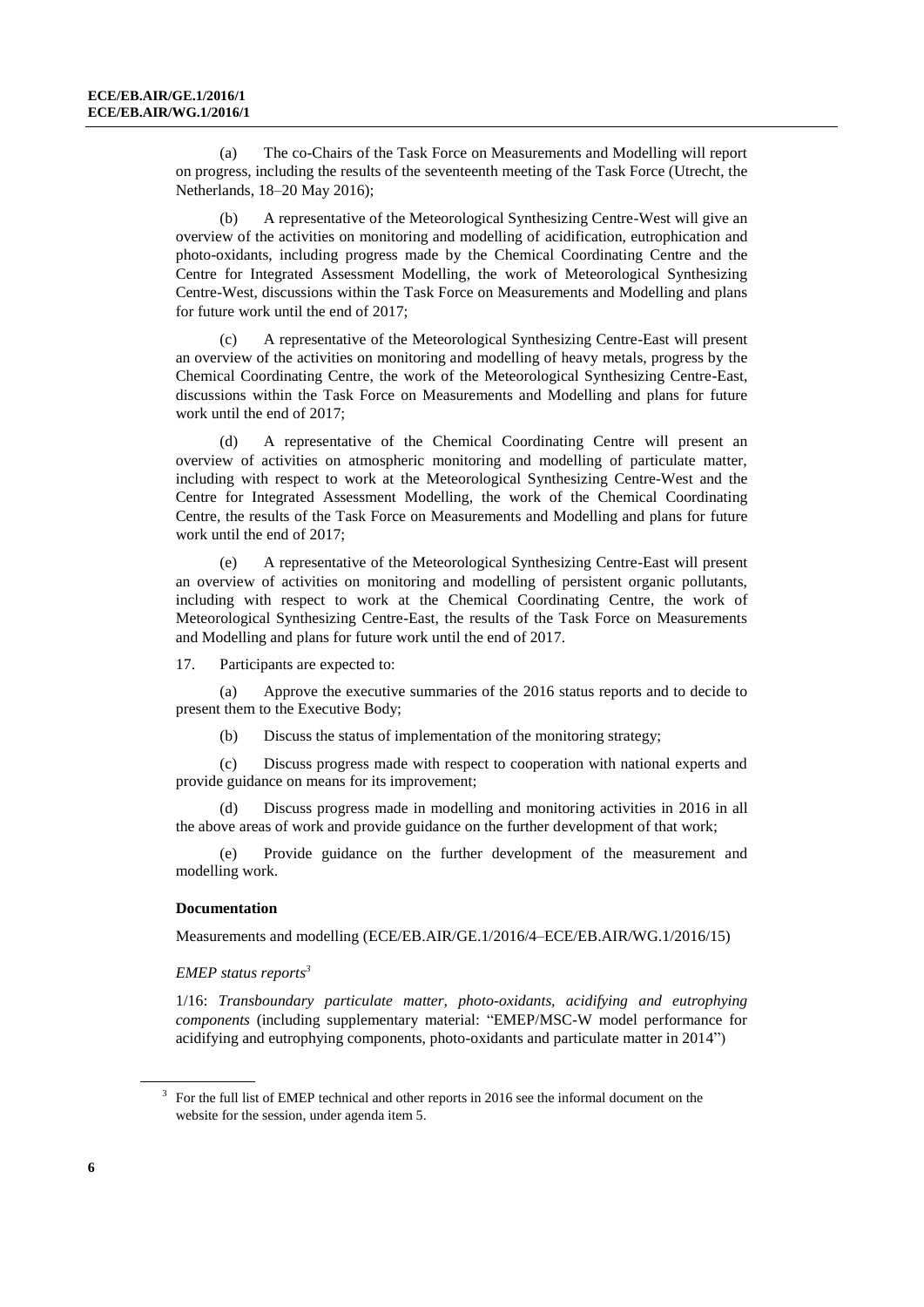2/16: *Assessment of heavy metal transboundary pollution, progress in model development and mercury research*

3/16: *Persistent Organic Pollutants: Assessment of transboundary pollution on regional and global scales*

#### **(b) Integrated assessment modelling**

18. The Chair of the Task Force on Integrated Assessment Modelling will report on progress made, including the results of the forty-fifth meeting (Lisbon, Portugal, 23−25 May 2015). A representative of the Centre for Integrated Assessment Modelling will report on progress made, including the Centre's contribution to the 2016 assessment report (see item 12 below). The participants are expected to discuss progress made and to provide further guidance on the integrated assessment modelling work.

#### **Documentation**

Integrated assessment modelling (ECE/EB.AIR/GE.1/2016/5–ECE/EB.AIR/WG.1/2016/16)

#### **6. Adoption of the report of the first joint session**

19. Participants will be invited to adopt the report of the first joint session of the EMEP Steering Body and the Working Group on Effects.

#### **Documentation**

Report of the first joint session of the Steering Body to the Cooperative Programme for Monitoring and Evaluation of the Long-range Transmission of Air Pollutants in Europe and the Working Group on Effects (ECE/EB.AIR/GE.1/2015/2–ECE/EB.AIR/WG.1/2015/2)

#### **7. Financial and budgetary matters**

20. The secretariat will introduce the note on financial and budgetary matters and will report on any updates regarding the payment of mandatory, voluntary and in-kind contributions to EMEP and to co-fund effects-oriented activities in 2015 and 2016. The secretariat will also update participants about the contracts for the Convention centres in 2016 and the information provided by the centres on the total costs of their operation.

#### **(a) Cooperative Programme for Monitoring and Evaluation of the Long-range Transmission of Air Pollutants in Europe**

21. Participants are expected to discuss and adopt the detailed budget for co-funding the EMEP centres in 2017, and to submit the budget proposal to the Executive Body for its approval.

#### **(b) Working Group on Effects**

22. Participants are expected to discuss the budget for co-funding the centres under the Working Group in 2017 and the financial situation of the Coordination Centre for Effects in view of the significant cuts in national funding for the Centre.

#### **Documentation**

Financial and budgetary matters (ECE/EB.AIR/GE.1/2016/18– ECE/EB.AIR/WG.1/2016/11)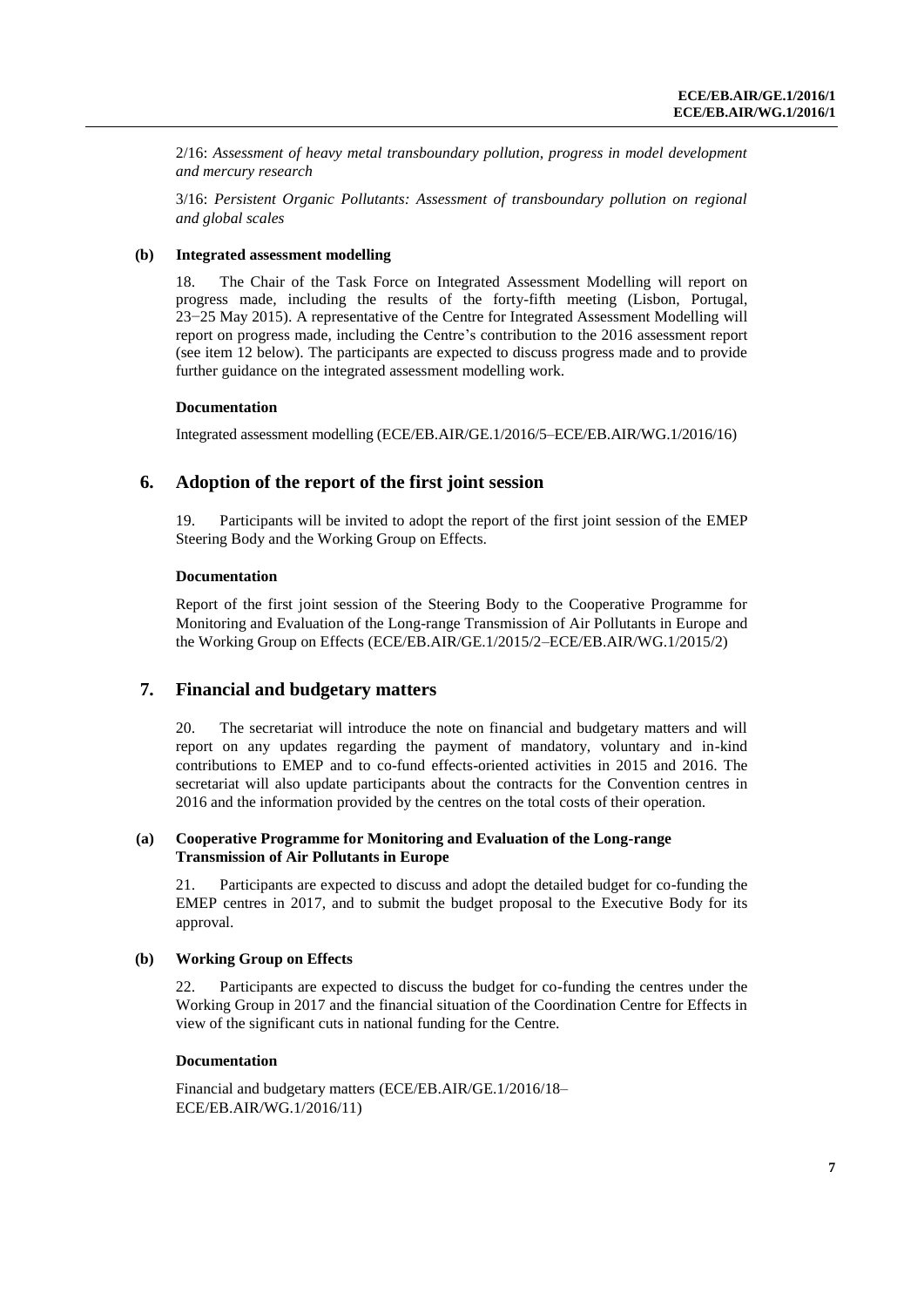#### **8. Joint thematic session**

23. A joint thematic session will be held to discuss three issues: the linkages between climate change and air pollution; benzo(a)pyrene and wood burning; and ozone issues. The session will give EMEP centres and task forces and International Cooperative Programmes under the Working Group on Effects the opportunity to present a number of results and conclusions from their work relevant to the key questions to be considered.

#### **(a) Linkages between climate change and air pollution**

24. In a discussion on the linkages between climate and air pollution, participants will address the following questions:

(a) What is the evidence for linkages between climate change and air pollution?;

(b) What should be the priorities in terms of linking climate change and air pollution policies?;

(c) Which indicators could be followed to monitor air pollution impacts on climate?

Contributions are expected from the Meteorological Synthesizing Centre-West, the Task Force on Measurements and Modelling, the Task Force on Integrated Assessment Modelling, the Task Force on Hemispheric Transport of Air Pollution and the International Cooperative Programmes.

#### **(b) Benzo(a)pyrene and wood burning**

25. In a discussion on benzo(a)pyrene and wood burning, participants will address the following questions:

(a) What are the trends in benzo(a)pyrene emissions, concentrations and depositions?;

- (b) What are the major sources of uncertainties?;
- (c) What are the consequences for health?;
- (d) How can wood-burning emission estimates be improved?

Contributions are expected from the Chemical Coordinating Centre, the Meteorological Synthesizing Centre-East, the Joint Task Force on the Health Aspects of Air Pollution (Task Force on Health), the Task Force on Emission Inventories and Projections and the International Cooperative Programmes.

#### **(c) Ozone issues**

26. During a segment on ozone issues, participants will address the following questions:

(a) What is the current scientific knowledge and understanding about ozone trends?;

(b) What are the contributions to ozone levels of the hemispheric transport of air pollution as well as local air pollution peaks, especially in the Mediterranean area?;

(c) What are the impacts on health and ecosystems?

Contributions are expected from the Chemical Coordinating Centre, the Meteorological Synthesizing Centre-West, the International Cooperative Programme on Effects of Air Pollution on Natural Vegetation and Crops, the Task Force on Health, the Task Force on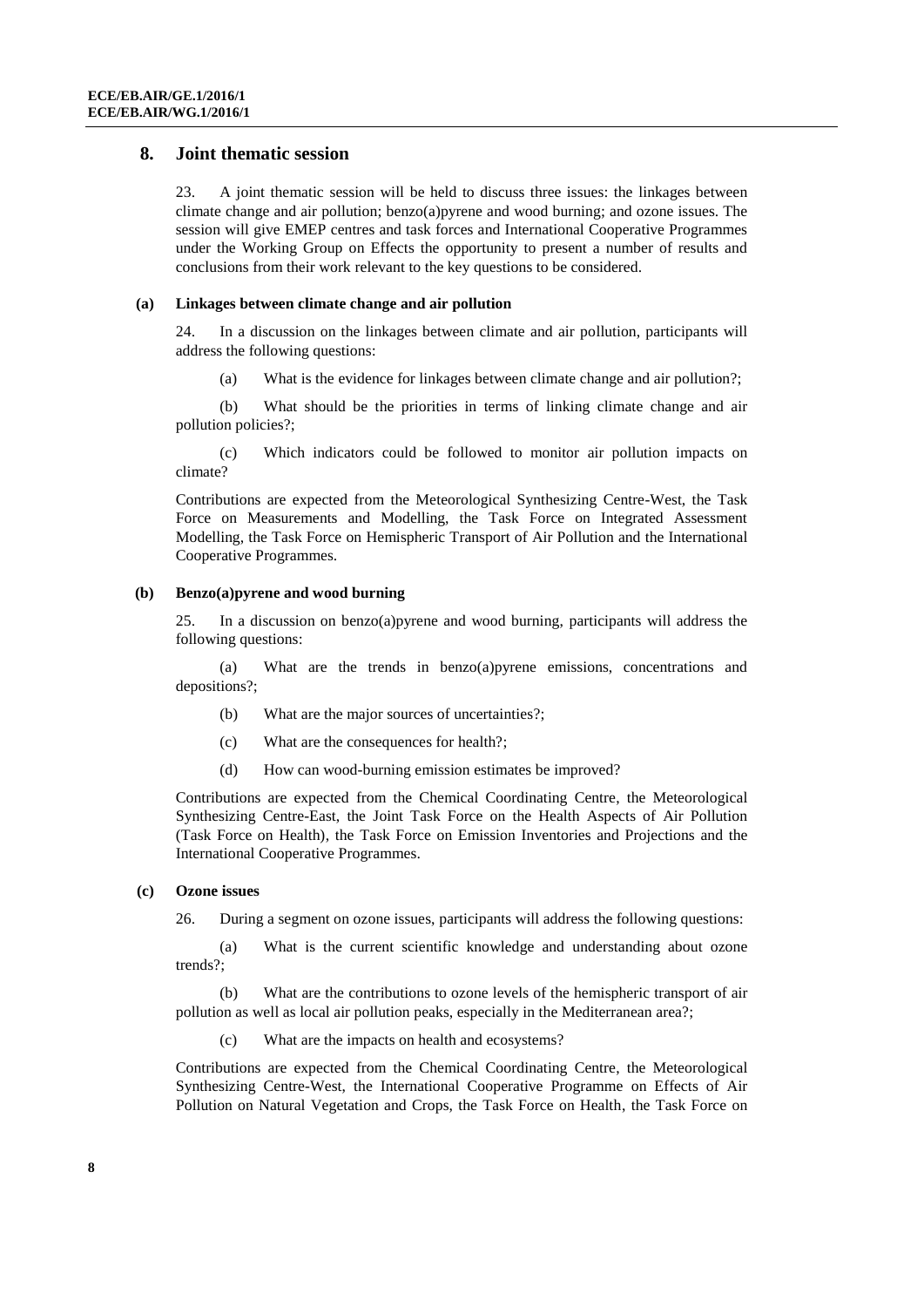Hemispheric Transport of Air Pollution and the Task Force on Measurements and Modelling.

### **9. Information sharing by Parties**

27. Representatives of Parties are invited to prepare and present their national experiences in implementing monitoring and modelling activities under EMEP and/or their national effects-oriented activities. Parties are requested to present both successes in implementation as well as obstacles to it, in particular with respect to the compilation of national emission inventories.

28. Participants are expected to consider the national experiences presented at the session and to recommend that similar exchanges of information be continued at future sessions.

### **10. Outreach efforts, information sharing and cooperation with other organizations and programmes**

#### **(a) Hemispheric transport of air pollution**

29. The co-Chairs of the Task Force on Hemispheric Transport of Air Pollution will report on the results of recent activities and meetings that the Task Force co-organized or contributed to, including the workshop on future global air pollution scenarios and the implications for hemispheric transport of air pollution, the Arctic Monitoring and Assessment Programme and global integrated assessment modelling (Potsdam, Germany, 17–19 February 2016). 4

30. Participants are expected to discuss and approve the main findings of the Task Force and to provide guidance on the work on the hemispheric transport of air pollution.

#### **Documentation**

Hemispheric transport of air pollution (ECE/EB.AIR/GE.1/2016/8– ECE/EB.AIR/WG.1/2016/19)

#### **(b) Relevant activities of partner organizations**

31. Representatives of partner organizations and programmes (e.g., the Copernicus Atmosphere Monitoring Service, the World Health Organization, the Stockholm Convention on Persistent Organic Pollutants, the Minamata Convention on Mercury and the Arctic Monitoring and Assessment Programme) will be invited to briefly present their work and their cooperation with the two scientific bodies under the Convention.

32. Participants are expected to take note of the information and to provide guidance on further information sharing and cooperation

### **11. 2016–2017 workplan for the implementation of the Convention**

33. Following the discussions under agenda items 4 to 10, participants are expected to discuss and possibly propose some modifications to the 2016–2017 workplan for the

<sup>4</sup> More information on the Task Force meetings is available from [http://www.htap.org/.](http://www.htap.org/)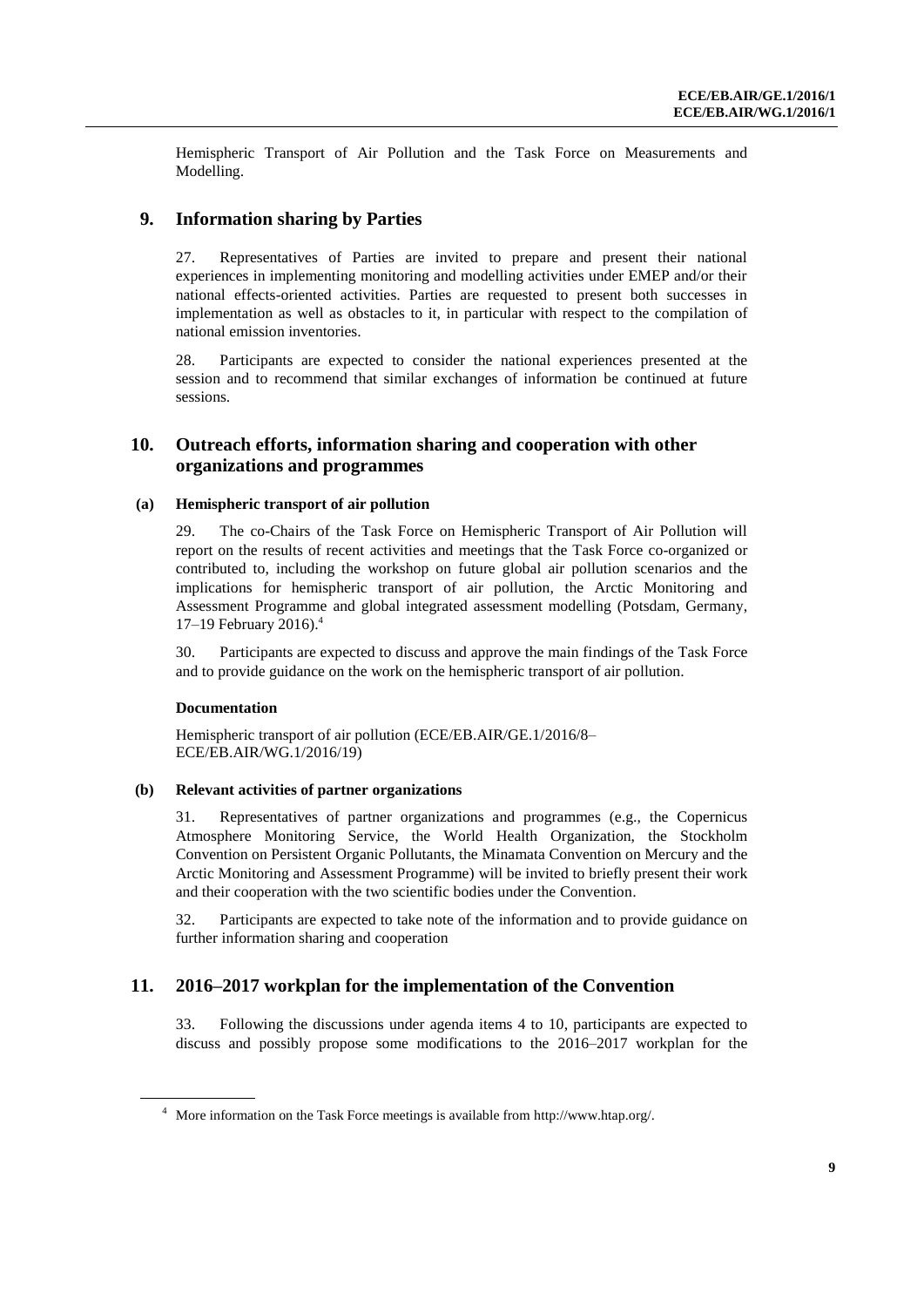implementation of the Convention — in particular regarding the request from the Executive Body concerning prioritization of the scientific activities under the Convention.

#### **Documentation**

2016–2017 workplan for the implementation of the Convention (ECE/EB.AIR/133/Add.1)

#### **12. 2016 assessment report, trends analyses and future challenges**

34. The Chair of the Task Force on Integrated Assessment Modelling and the Chair of the Working Group on Effects will report on the 2016 assessment report. They will focus on the key elements of the report, including the trends analyses provided by EMEP and the Working Group as well as the remaining scientific challenges for the Convention.

35. Participants are expected to discuss the content of the 2016 assessment report in view of priorities for future scientific work under the Convention. The report was presented to the Executive Body at its thirty-fifth session in May 2016. The report was also presented at a special launch event organized by Norway (Brussels, 31 May 2016) and at the Eighth Environment for Europe Ministerial Conference (Batumi, Georgia, 8–10 June 2016).

#### **Documentation**<sup>5</sup>

Rob Maas and Peringe Grennfelt, eds., *Towards Cleaner Air: Scientific Assessment Report 2016* (Oslo, 2016)

Towards cleaner air: scientific assessment report 2016 — Summary for policymakers (ECE/BATUMI.CONF/2016/12) 6

United States Environmental Protection Agency and Environment and Climate Change Canada, *Towards Cleaner Air: Scientific Assessment Report 2016 — North America* (2016, online report)

Heleen A. De Wit, Jean-Paul Hettelingh and Harry Harmens, eds., *Trends in ecosystem and health responses to long-range transported atmospheric pollutants*, ICP Waters report No. 125/2015, NIVA report 6946-2015 (Oslo, Norwegian Institute for Water Research, 2015)

Augustin Colette and others, *Air Pollution Trends in the EMEP region between 1990 and 2012*, EMEP/CCC report 1–2016 (Kjeller, Norway, Norwegian Institute for Air Research, 2016)

#### **13. Update on the calls for data**

#### **(a) Inventory and condition of stock of materials at United Nations Educational, Scientific and Cultural Organization cultural heritage sites**

36. Representatives of the Main Research Centre of the International Cooperative Programme on Effects of Air Pollution on Materials, including Historic and Cultural Monuments will provide an update on the call for data launched in October 2015. The purpose of the call for data is to offer interested Parties the opportunity to retrieve any available documented information on the United Nations Educational, Scientific and

 $<sup>5</sup>$  All the publications listed in this section are available from http://www.unece.org/environmental-</sup> [policy/conventions/envlrtapwelcome/publications.html.](http://www.unece.org/environmental-policy/conventions/envlrtapwelcome/publications.html)

<sup>6</sup> Available fro[m http://www.unece.org/environmental-policy/environment-for-europe/efe](http://www.unece.org/environmental-policy/environment-for-europe/efe-conferences/batumi-conference/documents-and-materials.html)[conferences/batumi-conference/documents-and-materials.html](http://www.unece.org/environmental-policy/environment-for-europe/efe-conferences/batumi-conference/documents-and-materials.html) (item 5).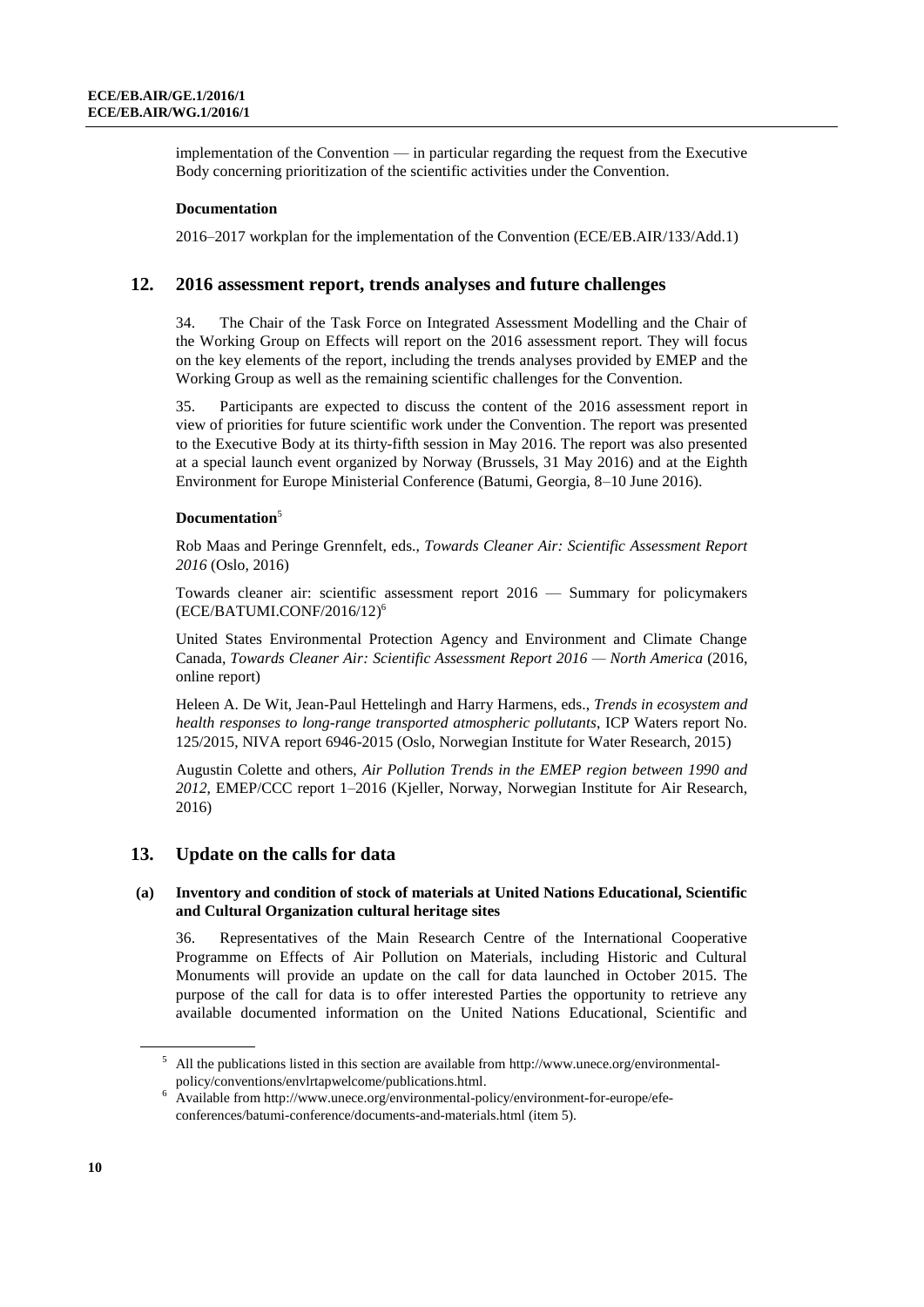Cultural Organization (UNESCO) cultural heritage sites for the assessment of the stock of materials at risk and the analysis of the impact of air pollutant concentrations in different pollution and environmental scenarios.

#### **(b) Critical loads for biodiversity**

37. Representatives of the Coordination Centre for Effects of the International Cooperative Programme on Modelling and Mapping of Critical Levels and Loads and Air Pollution Effects Risks and Trends will provide an update on the call for data launched in November 2015. The purpose of the call for data is to derive nitrogen and sulphur critical load functions taking into account their impact on biodiversity (critical loads for biodiversity), and to offer the possibility to national focal centres to update their national critical load data on acidity and eutrophication.

38. Following the recommendations of the two International Cooperative Programmes, participants are expected to provide further guidance on the implementation of the two calls for data.

## **14. Progress in activities in 2016 and further development of effectsoriented activities**

39. Participants will discuss the 2016 joint progress report, which will highlight the main outcomes of the work under EMEP and the Working Group on Effects. They will also consider technical documents from the International Cooperative Programmes, which cover effects-oriented activities based on the 2016–2017 workplan, as well as other documents and publications made available by the International Cooperative Programmes. Lead countries will draw attention to recent activities, in particular publications and task force meetings.

40. Participants are expected to take note of the progress made. They may wish to provide guidance for future activities. The review of recent results is expected to cover the following pollution-specific topics: (a) cross-cutting items; (b) acidification and nutrient nitrogen; (c) ozone; and (d) particulate matter, heavy metals and persistent organic pollutants. Under each topic, representatives of International Cooperative Programmes will make contributions regarding implementation of the relevant workplan items and the other work carried out. The presentations will also include issues from the technical reports of the International Cooperative Programmes and workshops.

41. Representatives of the Bureau of the Working Group on Effects and International Cooperative Programmes update participants on progress in setting up a common web page for the Working Group.

42. Participants are expected to take note of the technical reports and the completion of the respective 2016–2017 workplan items. They may wish to provide guidance for future work.

#### **Documentation**

2016–2017 workplan for the implementation of the Convention (ECE/EB.AIR.133/Add.2)

2016 joint progress report on policy-relevant scientific findings (ECE/EB.AIR/GE.1/2016/3– ECE/EB.AIR/WG.1/2016/3)

Effects of air pollution on forests (ECE/EB.AIR/GE.1/2016/11–ECE/EB.AIR/WG.1/2016/14)

Effects of air pollution on rivers and lakes (ECE/EB.AIR/GE.1/2016/12– ECE/EB.AIR/WG.1/2016/5)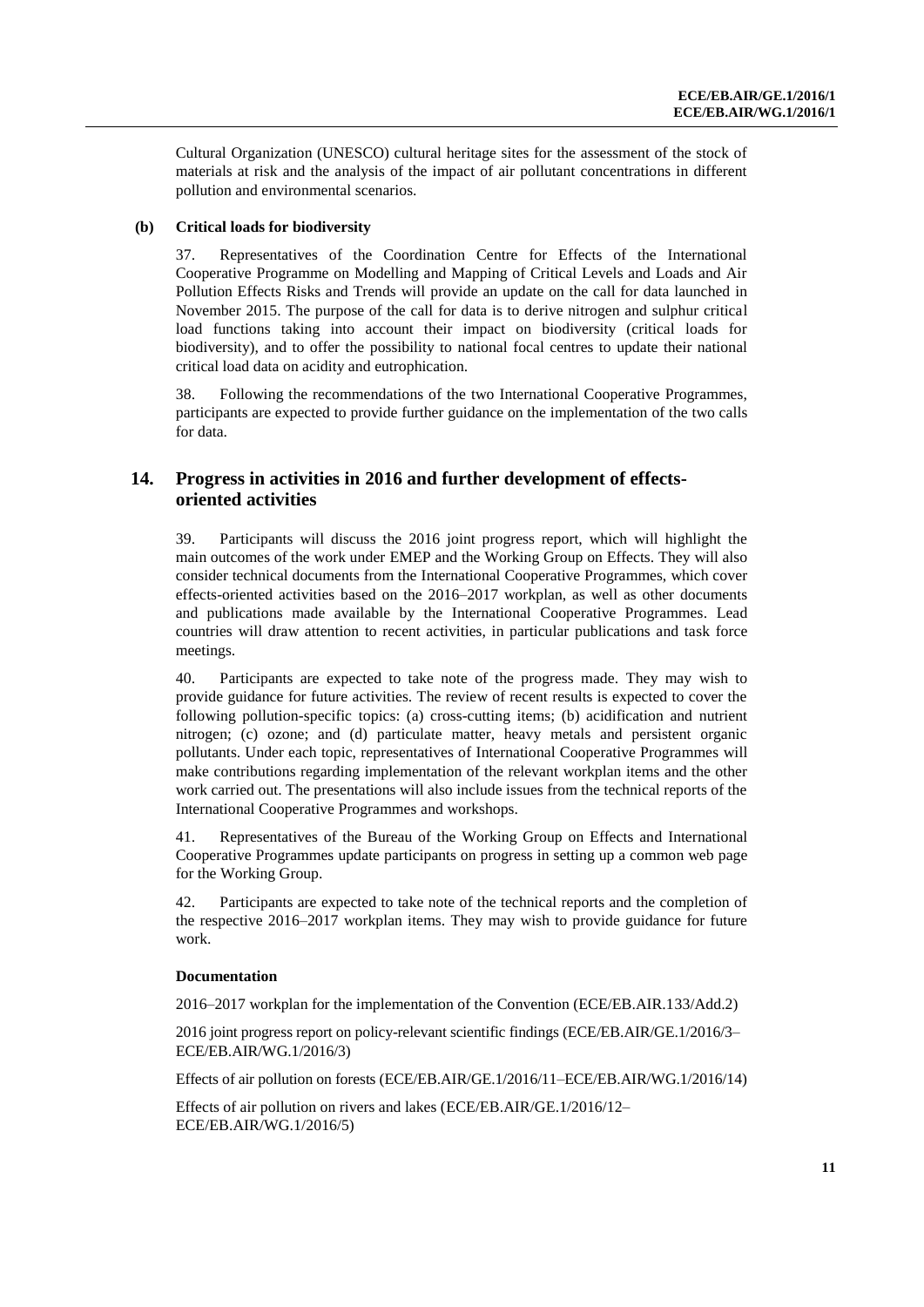Effects of air pollution on materials (ECE/EB.AIR/GE.1/2016/13– ECE/EB.AIR/WG.1/2016/6)

Effects of air pollution on natural vegetation and crops (ECE/EB.AIR/GE.1/2016/14– ECE/EB.AIR/WG.1/2016/7)

Integrated monitoring (ECE/EB.AIR/GE.1/2016/15–ECE/EB.AIR/WG.1/2016/8)

Modelling and mapping (ECE/EB.AIR/GE.1/2016/16–ECE/EB.AIR/WG.1/2016/9)

Effects of air pollution on health (ECE/EB.AIR/GE.1/2016/17–ECE/EB.AIR/WG.1/2016/10)

## **15. Other business**

43. At the time of writing, the secretariat had no points to propose under this agenda item. Delegations wishing to propose points under this item are requested to inform the secretariat as soon as possible.

## **16. Closing of the second joint session**

44. The secretariat will present an outline of the report with the main decisions. Participants are expected to adopt the decisions taken during the joint session and give directions to the secretariat for finalizing the report.

| Date and time                | Item No. | Agenda item                                                                                                                                                                       |
|------------------------------|----------|-----------------------------------------------------------------------------------------------------------------------------------------------------------------------------------|
| Tuesday, 13 September 2016   |          |                                                                                                                                                                                   |
| $10-10.15$ a.m.              | 1        | Adoption of the agenda                                                                                                                                                            |
| $10.15 - 10.30$ a.m.         | 2(a)     | Election of officers: EMEP                                                                                                                                                        |
| $10.30 - 11$ a.m.            | 3        | Matters arising from recent meetings of the Executive<br>Body and its subsidiary bodies and activities of the<br>Bureaux of the Steering Body and the Working Group<br>on Effects |
| $11$ a.m. $-1$ p.m.          | 4        | Progress in emissions inventories and other emissions-<br>related issues                                                                                                          |
| $3-6$ p.m.                   | 4        | Progress in emissions inventories and other emissions-<br>related issues (continued)                                                                                              |
| Wednesday, 14 September 2016 |          |                                                                                                                                                                                   |
| $10$ a.m. $-12$ p.m.         | 5        | Progress in activities of the Cooperative Programme for<br>Monitoring and Evaluation of the Long-range<br>Transmission of Air Pollutants in Europe in 2016 and<br>future work     |
| $12 - 12.15$ p.m.            | 6        | Adoption of the report of the first joint session                                                                                                                                 |
| $12.15 - 1$ p.m.             | 7(a)     | Financial and budgetary matters: EMEP                                                                                                                                             |

## **III. Organization of work**